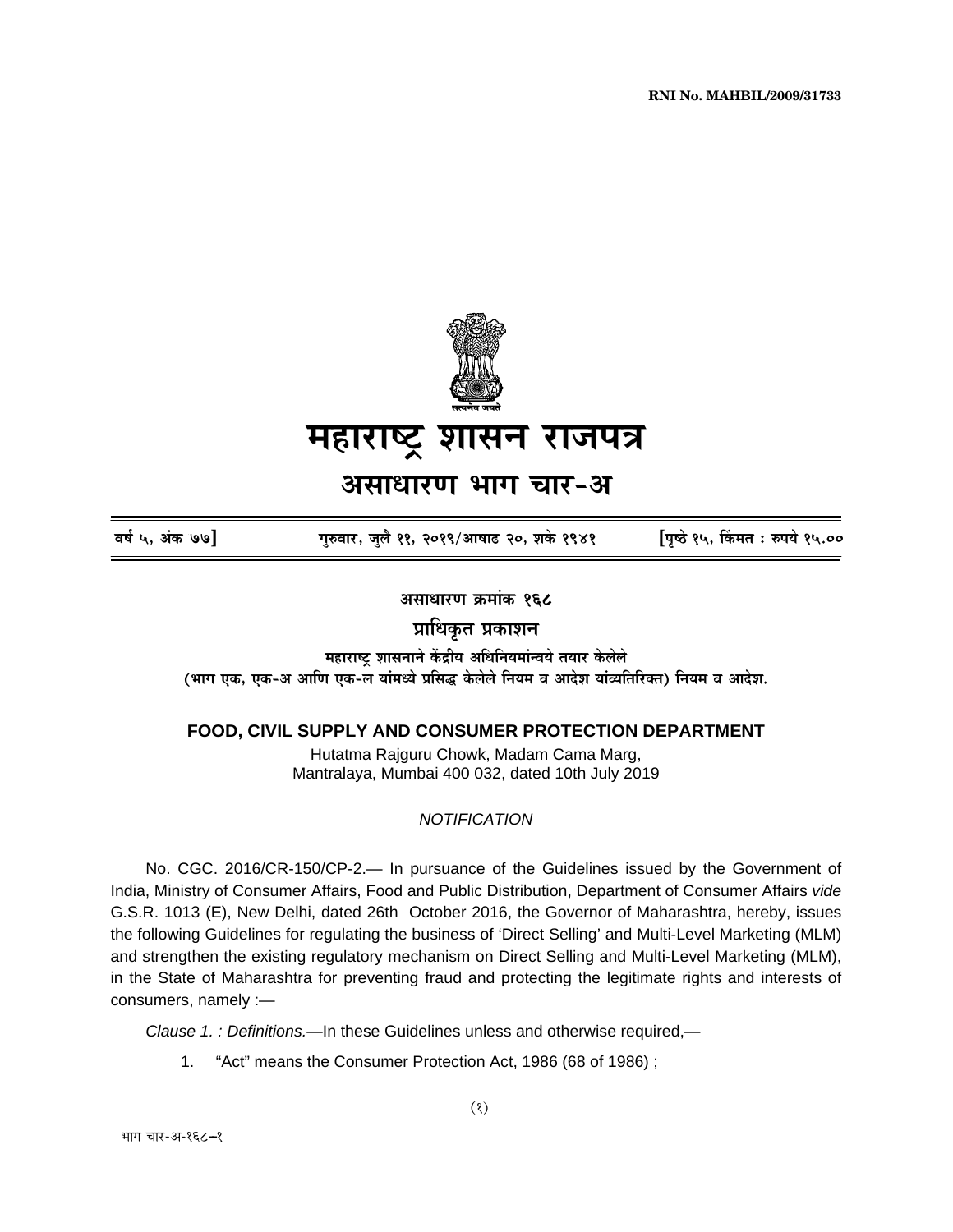2. "Consumer" shall have the same meaning as provided under the Consumer Protection Act, 1986;

3. "Controller", means Controller of legal Metrology under Department of Food and Civil Supply and Consumer Protection of State of Maharashtra;

4. "Deputy Controller," means Deputy Controller of Legal Metrology under Department of Food and Civil Supply and Consumer Protection of State of Maharashtra;

5. "Assistant Controller", means Assistant Controller of Legal Metrology under Department of Food and Civil Supply and Consumer Protection of State of Maharashtra;

6. "Inspector", Means Inspector of Legal Metrology under Department of Food and Civil Supply and Consumer Protection of State of Maharashtra;

7. "Prospect" means a person to whom an offer or a proposal is made by the Direct Seller to join a Direct Selling opportunity;

8. "Direct Seller", means a persons appointed or authorized, directly or indirectly, by a Direct Selling Entity through a legally enforceable written contract to undertake direct selling business on principal to principal basis;

9. "Network of Direct Selling" means a network of direct sellers at different levels of distribution, who may recruit or introduce or sponsor further levels of direct sellers, who they then support;

*Explanation.—* "network of direct selling" shall mean any system of distribution or marketing adopted by a direct selling entity to undertake direct selling business and shall include the multilevel marketing method of distribution;

10. "Direct Selling", means marketing, distribution and sale of goods or providing of services as a part of network of Direct Selling other than under a pyramid scheme :

Provided that such sale of goods or services occurs otherwise than through a "permanent retail location" to the consumers, generally in their houses or at their workplace or through explanation and demonstration of such goods services at a particular place;

11. "Direct Selling Entity", means an entity, not being engaged in a pyramid scheme. which sells our offers to sell goods or services through Direct Seller:

12. Provided that " Direct Selling Entity" does not include any entity or business notified otherwise by the government for the said purpose from time to time;

13. "Goods", means goods as defined in the Sale of Goods Act, 1930 and "Service" means service as defined in the Consumer Protection Act, 1986;

14. "Saleable" shall mean, with respect to goods and / or services, unused and marketable, which has not expired, and which is not seasonal, discontinued or special promotion goods and / or services ;

15. "Cooling-off Period", means the duration of time counted from the date when the direct seller and the direct selling entity enter into an agreement under Clause 4 and ending with date on which the contract is to be performed and within which the direct seller may repudiate the agreement without being subject to penalty for breach of contract;

16. "Pyramid Scheme", means a multi layered network of subscribers to a scheme formed by subscribers enrolling one or more subscribers in order to receive any benefit, directly or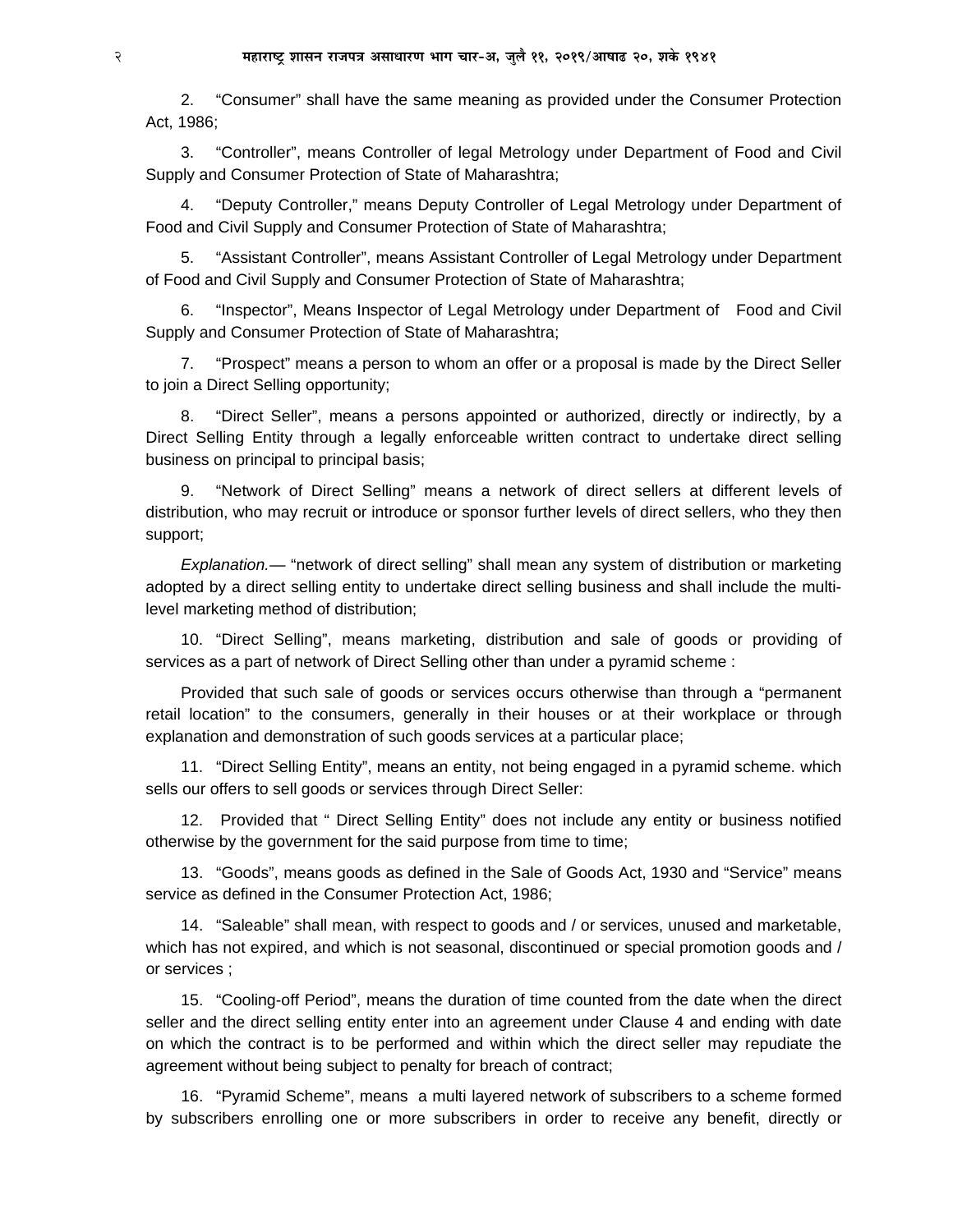indirectly, as a result of enrolment, action or performance of additional subscriber to the scheme. The subscribers enrolling further subscriber (s) occupy higher position and the enrolled subscriber (s) lower position, thus, with successive enrolments, they form multi-layered of subscribers :

Provided that the above definition of a "Pyramid Scheme" shall not apply to a multi layered network of subscribers to a scheme formed by a Direct Selling Entity, which consists of subscribers enrolling one or more subscribers in order to receive any benefit directly or indirectly, when the benefit is a result of sale of goods or services by subscribers and the scheme/financial arrangement complies with all of the following :*—*

*(a)* It has no provision that a Direct Seller will receive remuneration or incentive for the recruitment/enrolment of new participants;

*(b)* It does not require a participant to purchase goods or services*—*

*(i)* for an amount that exceeds an amount for which such goods or services can be expected to be sold or resold to consumers,

*(ii)* for a quantity of goods or services that exceeds an amount that can be expected to be consumed by, or sold or resold to consumers ;

*(c)* It does not require a participant to pay any entry/registration fee, cost of sales demonstration equipment and materials or other fees relating to participation;

*(d)* It provides a participant with a written contract describing the "material terms" of participation;

*(e)* It allows or provides for a participant a reasonable cooling-off period to participate or cancel participation in the scheme and receive a refund of any consideration given to participate in the operations;

*(f)* It allows or provides for a buy-back or repurchase policy for "currently marketable" goods or services sold to the participant at the request of the participant at reasonable terms;

*(g)* It establishes a grievance redressal mechanism for consumers more particularly described in Clause 7 herein.

*Explanation.—*1- For the purposes of this proviso the terms "material terms" shall means buy-back or repurchase policy, cooling-off period. warranty and refund policy.

17. " Money Circulation Scheme" has the same meaning as defined under the Prize Chits and Money Circulation Schemes (Banning)Act, 1978;

18. Remuneration System" means the system followed by the direct selling entity to compensate the direct seller which illustrates the mode of sharing of incentives, profits and commission including financial and non-financial benefits, paid by the direct selling entity to the direct sellers, on a monthly or periodic or yearly basis or both, as the case may be. This system, for every Direct Selling entity, shall*—*

*(a)* Have no provision that a direct seller will receive remuneration from the recruitment to participate in such direct selling;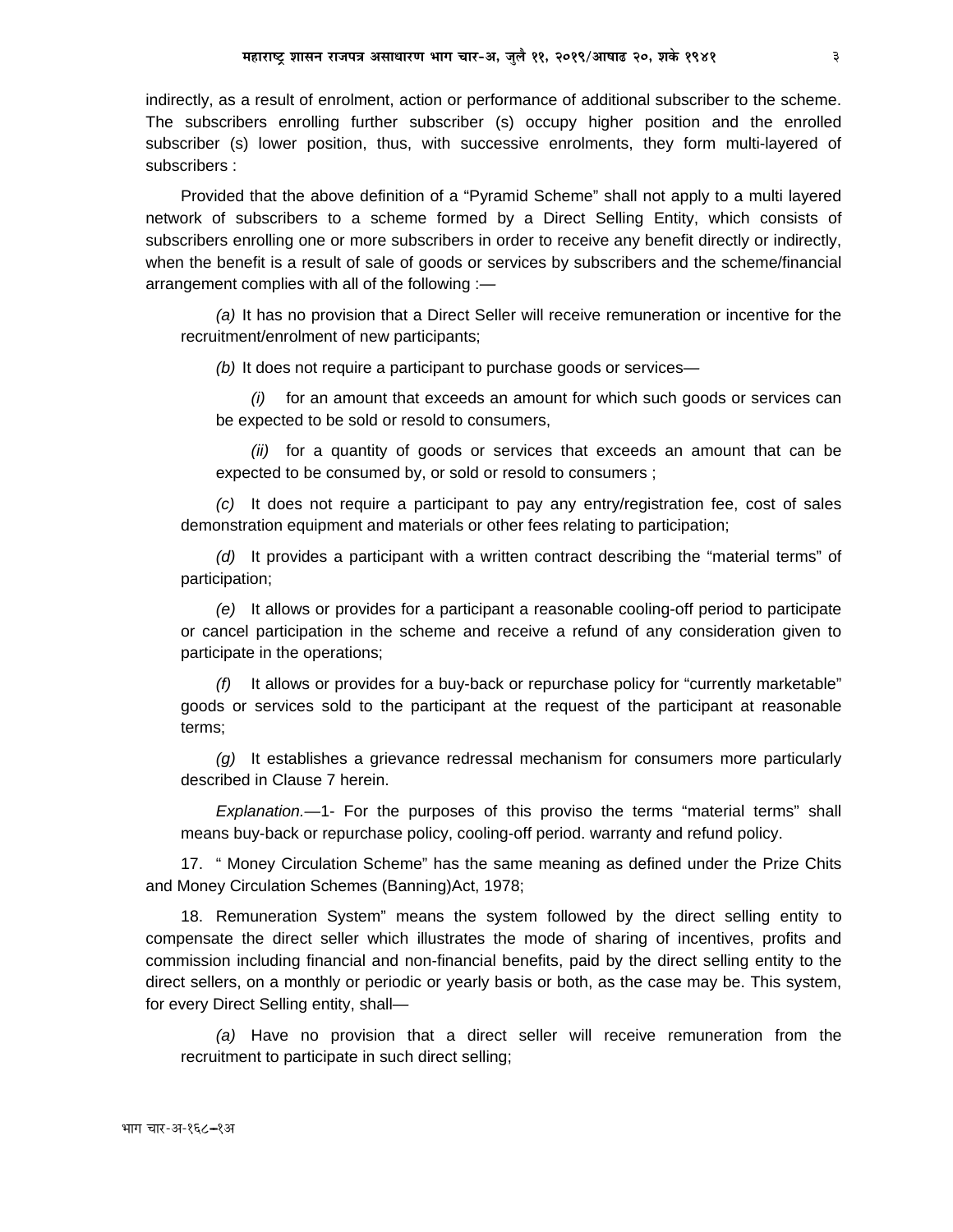*(b)* ensure that direct sellers shall receive remuneration derived from the sale of goods or services;

*(c)* clearly disclose the method of calculation of remuneration.

19. "State" means State of Maharashtra.

*Clause 2. : Conditions for the setting up of Direct Selling business.—*Every Direct selling entity intending to carry out direct selling business subsequent to the publication of the notification in the *Gazette*, shall within 90 days comply with the following set of conditions for the conduct of direct selling business:

1. It shall be a registered legal entity under the laws of India ;

2. It shall provide a mandatory orientation session to all prospective direct sellers providing fair and accurate information on all aspects of the direct selling operation, including but not limited to the remuneration system and expected remuneration for newly recruited direct sellers;

3. It shall provide Accurate and complete information to prospective and existing direct sellers concerning the reasonable amount of remuneration opportunity, and related rights and obligations;

4. It shall pay all dues and make withholdings from direct sellers in a commercially reasonable manner;

5. It shall notify and provide a full refund or buy-back guarantee to every direct seller on reasonable commercial terms which can be exercised within a period of 30 days, from the date of the distribution of the goods or services to the direct seller;

6. It shall notify and provide to ever direct seller a cooling-off period which entitles such direct seller to return any goods/services purchased by the direct seller during the cooling-off period;

7. The promoter or key management personnel should not have been convicted of any criminal offence punishable with imprisonment in last 5 years by any Court of competent jurisdiction;

8. It shall have an office with identified jurisdiction of its operation in the State to enable the consumers and direct seller to acquaint themselves with price of products, return or replacement of products and efficient delivery of goods and services, and post-sale redressal of grievances;

*Clause 3. : Conditions for conduct of Direct Selling Business.—*Every Direct Selling entity shall comply with the following conditions :—

1. It shall be the owner, holder, licensee of a trademark, service mark or any other identification mark which identifies the entity with goods to be sold or supplied or services to be rendered;

2. It shall issue proper identity documents(s) to its Direct Sellers;

3. It shall maintain proper records either manual or electronic of their business dealings with complete details of their goods, services, terms of contract price, income plan, details of direct sellers, including but not limited to enrolment, termination, active status earning etc—

*(a)* Every Direct Selling entity shall maintain a "Register of Direct Sellers" wherein relevant details of each enrolled Direct Seller shall be updated and maintained;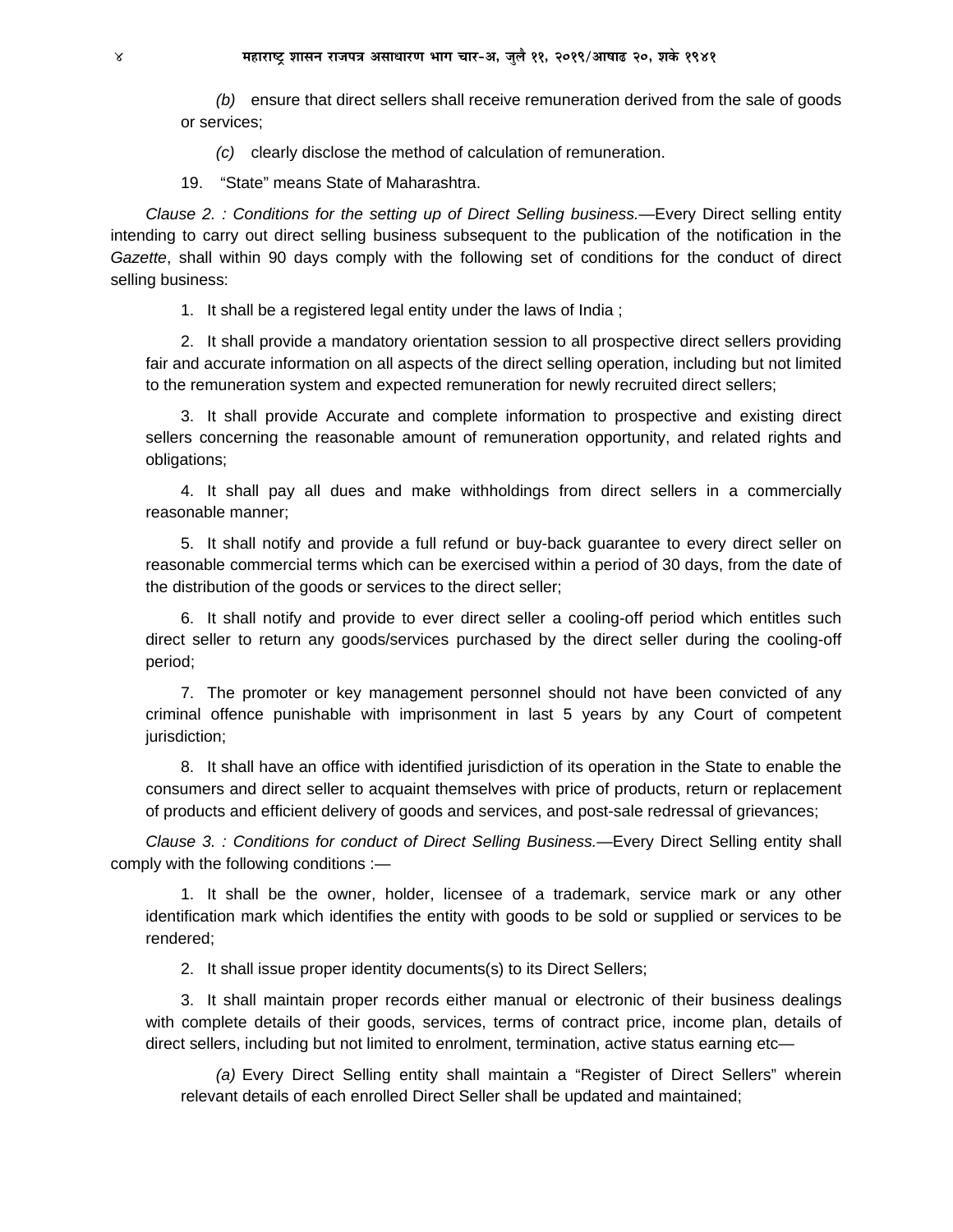(b) The details of Direct Sellers shall include and not be limited to verified proof of address, proof of identity and PAN;

4. It shall maintain proper and updated website with all relevant details of the entity, contact information, its management products, product information product quality certificate, price, complete income plan, terms of contract with direct seller and complaint redressal mechanism for direct sellers and consumers. The website should have space for registering consumer complaints and should ensure that grievances are addressed within 45 days of making such complaints;

5. It shall provide to all direct sellers their periodic account/information concerning as applicable, sales, purchases, details of earnings, commission, bonus and other relevant data, in accordance with agreement with the direct sellers. All financial dues shall be paid and any withholding made in a commercially reasonable manner;

6. It shall monitor the value of the purchases of all its Direct Sellers/ Distributors on a monthly basis and once the purchase value crosses the VAT threshold; it must intimate the Direct seller/Distributor to pay the VAT;

7. The Direct Selling entities should not dealt with following products or services :-

- (i) Monetary Deposits, Investments, Trading in Commodities, Live Stocks
- (ii) Life Insurance Policies (Which are not regulated by IRDA)
- (iii) Discount Coupons/Vouchers
- (iv) Virtual Currencies (like Bit Coin, Crypto currency)
- (v) Selling of Websites, Web space, online Education, Online Training
- (vi) Get Paid for Clicking, Filling Online Surveys, Online Advertisements
- (vii) Online Schemes of Gifting, Helping, Donations

(viii) Tricky Products like Yantras and Tantras should be banned completely.

8. A Direct Selling entity shall not.-

misleading, deceptive (a) Use or unfair recruiting practices, including misrepresentation of actual or potential sales of earnings, in their interaction with prospective or existing direct sellers;

(b) Make any factual representation to a prospective direct seller that cannot be verified or make any promise that cannot be fulfilled;

(c) present any advantages of direct selling to any prospective direct seller in a false or deceptive manner;

(d) Make or cause, or permit to be made, any representation relating to its direct selling business, including remuneration system and agreement, between itself and the direct seller, or to the goods or services being sold by itself or by the direct seller which is false or misleading;

(e) Engage in, or cause or permit, any conduct that is misleading or likely to mislead with regard to any material particulars relating to its direct selling business, including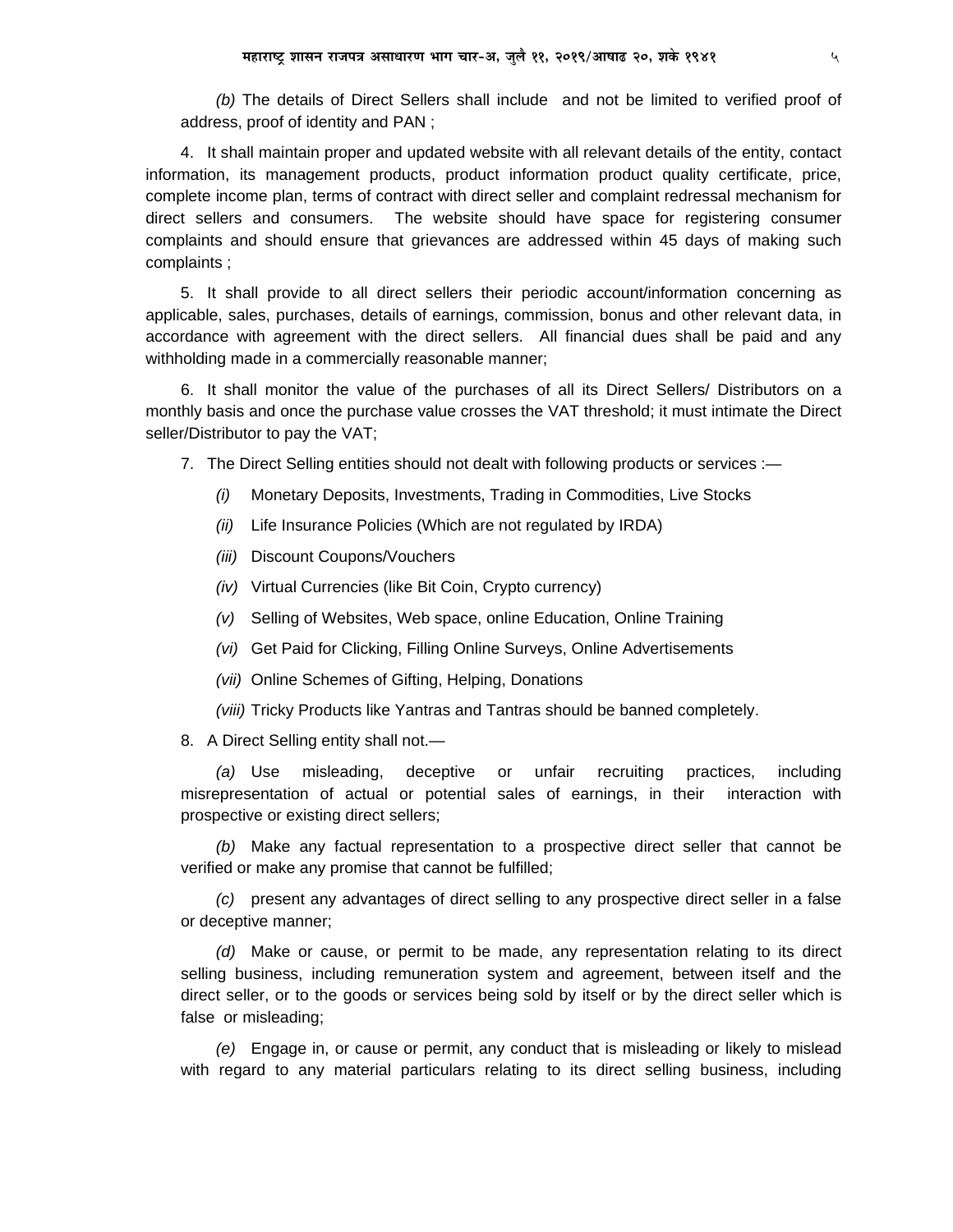remuneration system and agreement between itself and the direct seller, or to the goods or services being sold by itself or by the direct seller;

*(f)* Use, or cause or permit to be used, fraud, coercion, harassment, or unconscionable or unlawful means in promoting its direct selling practice including remuneration system and agreement between itself and the direct seller, or to the goods or services being sold by itself or by the direct seller;

*(g)* Require its direct sellers to provide any benefit, including entry fees and renewal fees or to purchase any sales demonstration equipment or material in order to participate in its direct selling operation;

*(h)* Provide any benefit to any person for the introduction or recruitment of one or more persons as direct sellers;

*(i)* Require the direct sellers to pay any money by way of minimum monthly subscription or renewal charges ;

9. Notwithstanding the distribution system adopted by a direct selling entity, the Direct Selling Entity shall be responsible for compliance of these Guidelines by any member of its network of direct selling, whether such member is appointed directly or indirectly by the Direct Selling Entity.

*Clause 4 : Conditions for Direct Selling contract between Direct Seller/Distributor and Direct Selling Entity***.—** 1. Every Direct Selling entity shall execute a contract agreement whether directly or indirectly, with Direct Sellers before enrolment—

*(a)* The Agreement shall be provided in a manner consistent with Section 10 of the Indian Contract Act, 1872;

*(b)* In addition to the rights and obligations of parties to this agreement under these guidelines or any other law in force, parties shall have rights and obligations that are coextensive with rights and obligations of parties under the Indian Contract Act, 1872;

2. The agreement shall be made in writing, describing the material terms of participation and shall,—

*(a)* Not compel or induce the direct seller to purchase goods or services in an amount that exceeds an amount that can be expected to be sold to consumers within a reasonable period of time;

*(b)* Allow or provide the direct seller a reasonable cooling-off period in which to cancel participation and receive a refund for goods or services purchased;

*(c)* Allow for the termination of contract, with reasonable notice, in such instances and on such terms where a direct seller is found to have made no sales of goods or services for a period of up to two years since the contract was entered into, or since the date of the last sale made by the direct seller.

*(d)* Allow or provide for a buy-back or repurchase policy for currently marketable goods or services sold to the direct seller at the said direct seller's request at reasonable terms.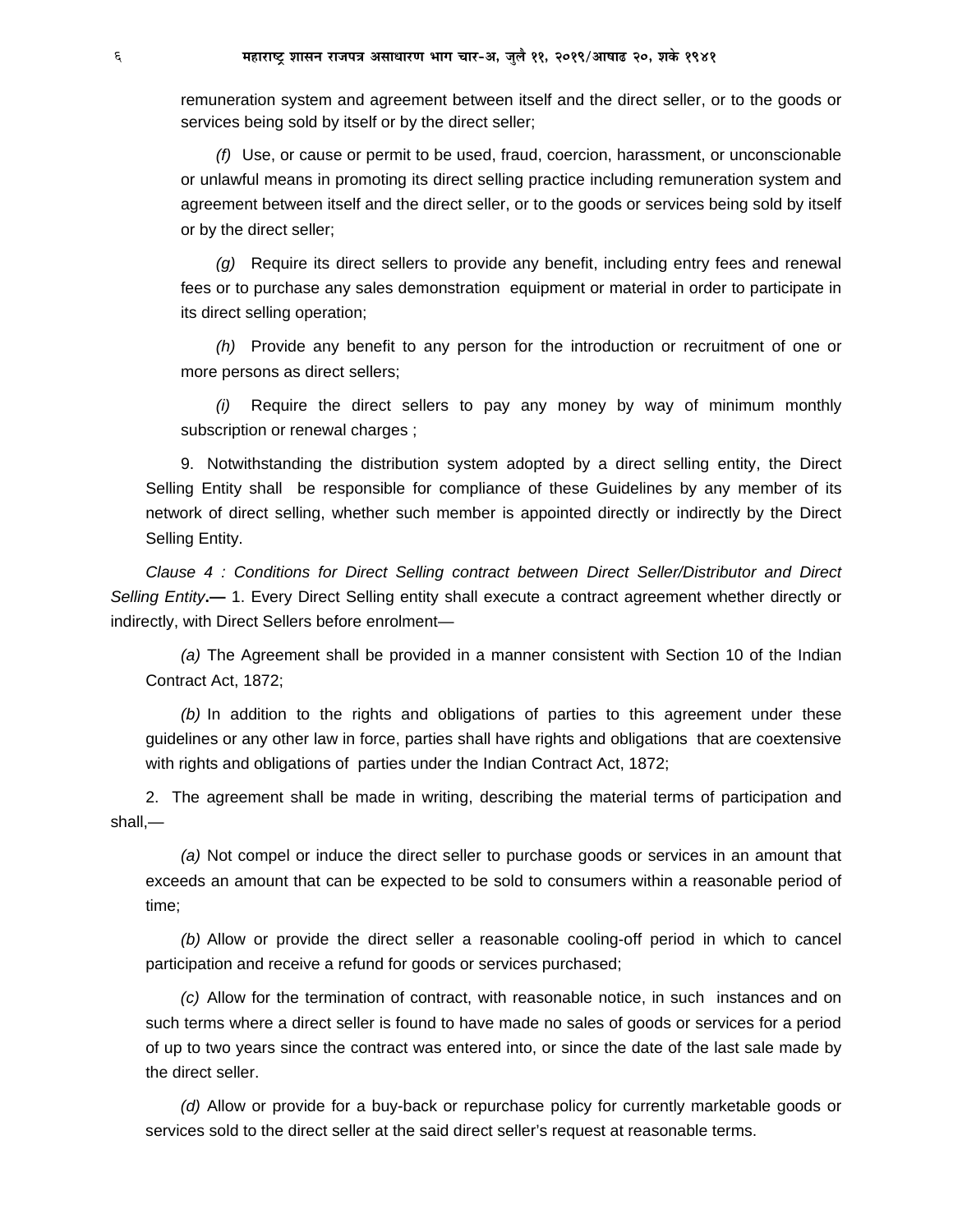*Clause 5 : Certain obligations of Direct Sellers.—*1. Direct Seller engaged in direct selling should carry their identity card and not visit the customer's premises without prior appointment/ approval;

2. At the initiation of a sales representation without request truthfully and clearly identify themselves, the identity of the direct selling entity, the nature of the goods or services sold and the purpose of the solicitation to the prospective consumer;

3. Offer a prospective consumer accurate and complete explanations and demonstrations of goods and services, prices, credit terms, terms of payment, return policies, terms of guarantee, aftersales service;

4. Provide the following information to the prospect/ Consumers at the time of sale, namely :-

*(a)* Name, address, registration number or enrollment number, identity proof and telephone number of the direct seller and details of direct selling entity;

*(b)* A description of the goods or services to be supplied;

*(c)* Explain to the consumer about the goods return policy of the company in the details before the transaction;

*(d)* The Order date, the total amount to be paid by the consumer along with the bill and receipt;

*(e)* Time and place for inspection of the sample and delivery of good;

*(f)* Information of his/her rights to cancel the order and /or to return the product in saleable condition and avail full refund on sums paid;

*(g)* Details regarding the complaint redressal mechanism ;

5. A direct seller shall keep proper book of accounts stating the details of the products, price, tax and the quantity and such other details in respect of the goods sold by him/her, in such form as per applicable law ;

6.A direct seller shall not ,—

*(a)* Use misleading, deceptive and/or Unfair trade practices ;

*(b)* Use misleading, false, deceptive, and/or unfair recruiting practices including misrepresentation of actual or potential sales or earnings and advantages of Direct Selling to any prospective direct seller in their interaction with prospective direct sellers ;

*(c)* Make any factual representation to a prospective direct seller that cannot be verified or make any promise that cannot be fulfilled ;

*(d)* Present any advantages of Direct Selling to any prospective direct seller in a false and / or a deceptive manner ;

*(e)* Knowingly make, omit, engage, or cause, or permit to be made any representation relating to the Direct Selling operation, including remuneration system and agreement between the Direct Selling entity and the direct seller, or the goods and/or services being sold by such direct seller which is false and / or misleading ;

*(f)* Require or encourage direct sellers recruited by the first mentioned direct seller to purchase goods and/ or services in unreasonably large amounts ;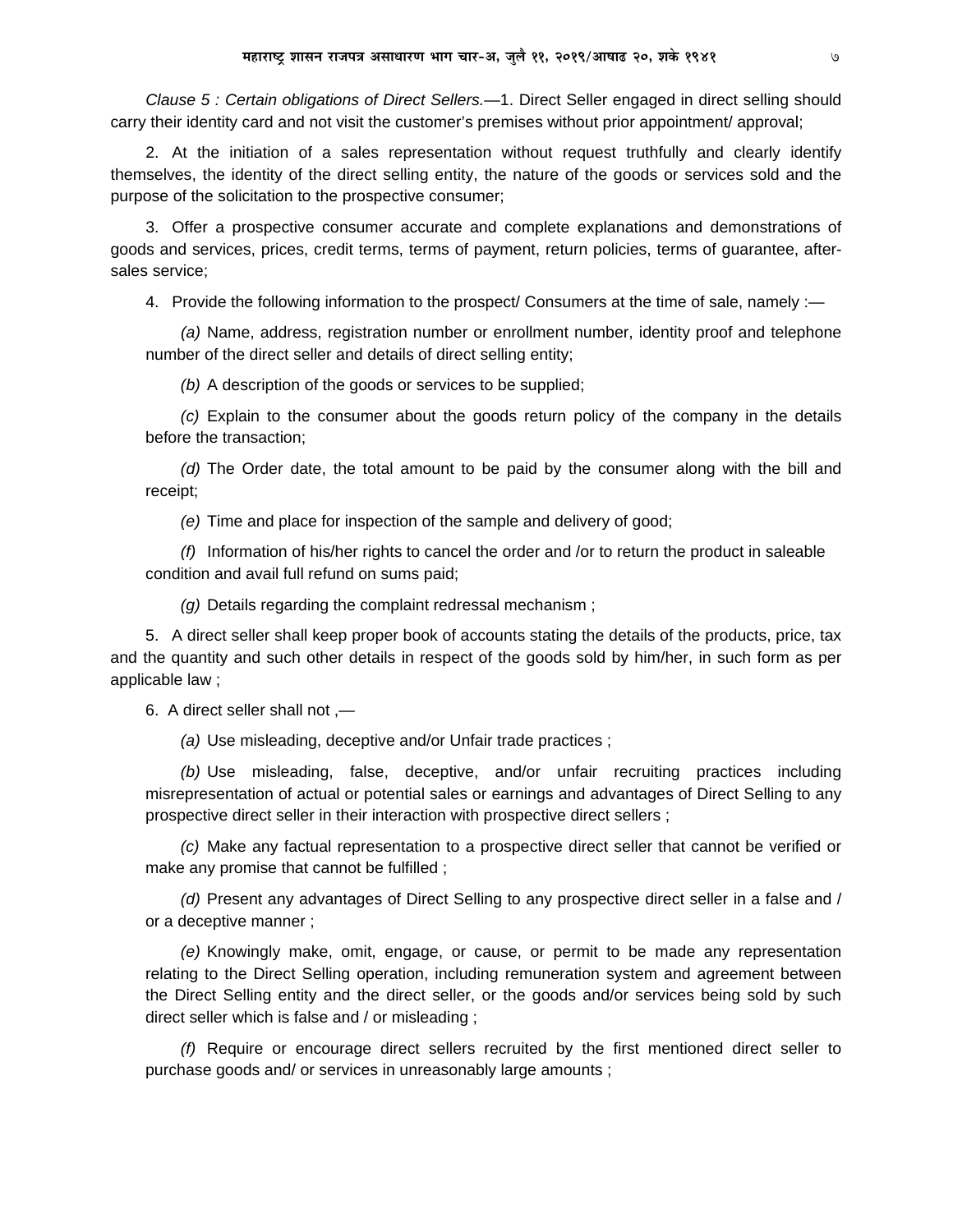*(g)* Provide any literature and /or training material not restricted to collateral issued by the Direct Selling entity, to a prospective and /or existing direct sellers both within and outside the parent Direct Selling entity which has not been approved by the parent Direct Selling entity ;

*(h)* Require prospective or existing direct sellers to purchase any literature or training materials or sales demonstration equipment ;

*Clause 6 : Relationship between Direct Selling Entity and Direct Seller*.—1.1 The relationship between Direct selling entity and Direct Seller shall be determined as per the written agreement between the parties which shall contain the rights and obligations that are expressly provided as conditions for the conduct of Direct Selling business as well as provide for the obligation of the direct selling entity and the direct seller in terms of these guidelines,

1.2 All other rights and obligations shall be determined as per the express terms of written agreement between a Direct Selling entity and Direct seller ;

2. The Direct Selling entity will be liable for grievances arising out of sale of products, services or business opportunity by its Direct Sellers;

It will be the responsibility of the Direct Selling entity to monitor and control the practices/ methods adopted by the Direct Sellers;

*Clause 7 : Conduct for the Protection of Consumer.—* 1. Direct Sellers and Direct Selling Entity shall take appropriate steps to ensure the protection of all private information provided by the consumer.

2. Direct Sellers and Direct Selling Entity shall be guided by the provision of the Consumer Protection Act, 1986 ;

3. All complaints received over phone, email, website, pose and walk–in should have a complaint number for tracing and tracking the complaint and record time taken for redressal;

4. Every Direct Selling company shall constitute a Grievance Redressal Committee whose composition, nature of responsibilities shall include but not limited to :

*(a)* The Grievance Redressal Committee shall consist of at least three officers of the Direct Selling entity;

*(b)* The Grievance Redressal Committee shall address Complaints and inform complainants of any action taken ;

*(c)* Complaints may be made by any member of the general public against a Direct Seller of the company, an employee or any other officer of the entity ;

*(d)* All such grievances will be resolved directly by the Direct Selling Entity ;

5. The direct seller shall provide information to the consumer upon purchase which shall contain;

*(a)* the name of the purchaser and seller ;

*(b)* the delivery date of goods or services ;

*(c)* procedures for returning the goods ; and

*(d)* warranty of the goods and exchange/ replacement of goods in case of defect provided that no Direct Seller shall, in pursuance of a sale, make any claim that is not consistent with claims authorized by the Direct Selling Entity;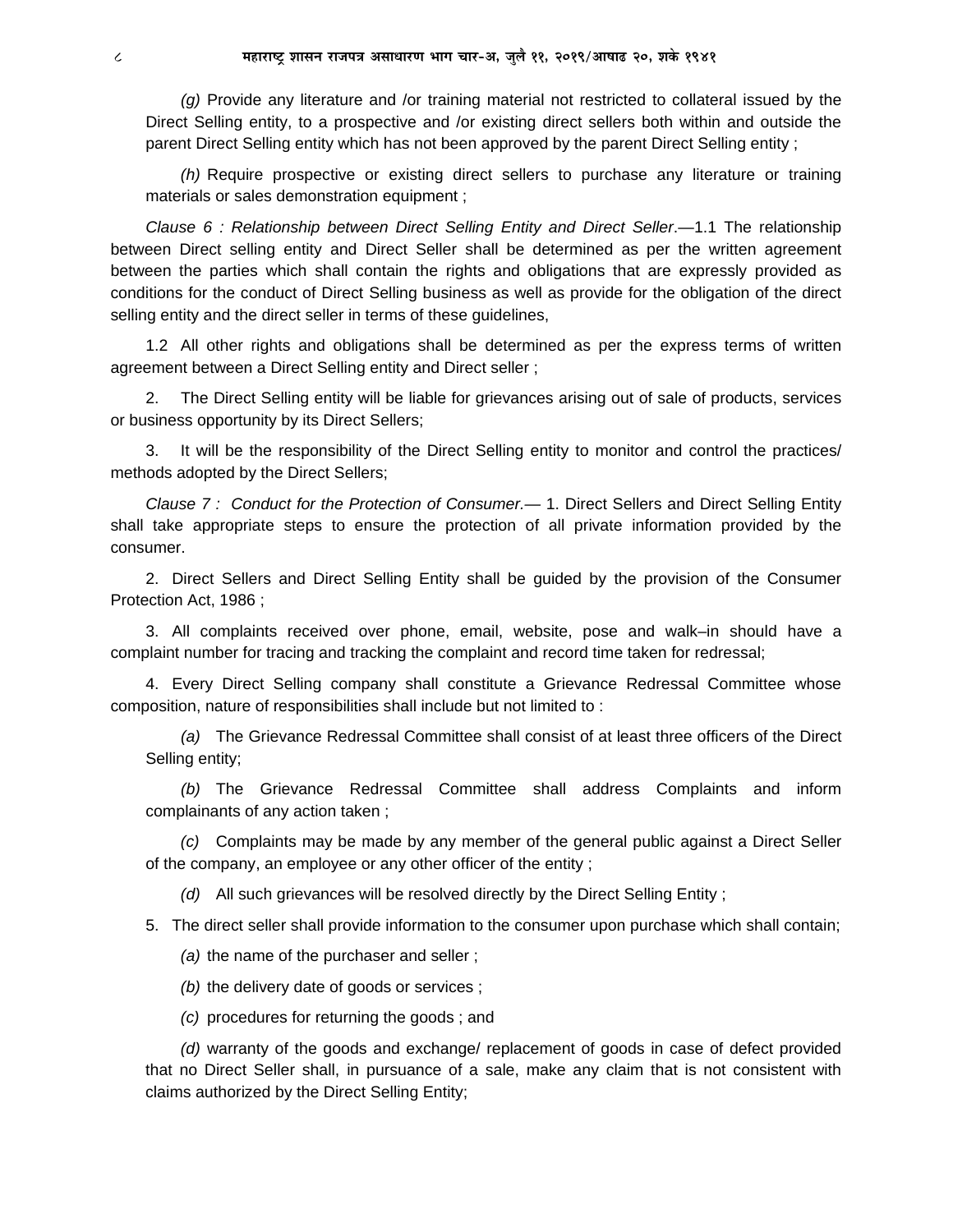6. Any person who sells or offers for sale, including on an e-commerce platform/marketplace, any product or service of a Direct Selling Entity must have prior written consent from the respective Direct Selling Entity in order to undertake or solicit such sale or offer.

Clause 8: Prohibition of Pyramid Scheme & Money Circulation Scheme - 1. No person or entity shall promote a Pyramid Scheme, as defined in Clause 1(15) or enroll any person to such scheme or participate in such arrangement in any manner whatsoever in the garb of doing Direct Selling business.

2. No person or entity will participate in Money Circulation Scheme, as defined in Clause 1(16) in the garb of Direct Selling of Business Opportunities.

Clause 9: Conditions to be fulfilled for Registration by Directed Selling Entity.—(1) Direct Selling Entity should have its' registered local office address and the same address should be mentioned in all correspondence.

(2) Direct Selling Entity should be registered in India. In case of Foreign Company, it should have proper permission/ registration of the Competent Authority in India.

(3) Direct Selling Entity should submits its' Balance Sheets at least for previous 3 years to the Competent Authority while getting registered for Direct Selling Business. New Direct Selling Entities i.e. entities old less than 3 years, should submit affidavit about financial condition of their business at the time of registration.

(4) Direct Selling Entity should comply with all the norms pertaining to the laws and rules made under Companies Act, Income Tax Act, Goods and Services Tax, Provident Fund etc.

(5) Direct Seller should be an Indian Citizen, not below the age of 21 Years.

Clause 10: Appointment of Monitoring Authority.—1. The Nodal department to deal with issues related to Direct Selling will be the Department of Consumer Affairs at the Union and in the State of Maharashtra will be Legal Metrology organization under Department of Food and Civil Supply and Consumer Protection of State of Maharashtra;

2. The Legal Metrology Organization of State of Maharashtra will set up a mechanism to monitor/supervise the activities of Direct Sellers, Direct Selling Entity regarding compliance of the guidelines for Direct Selling;

3. Any Direct Selling entity conducting direct selling activities shall submit an undertaking to the Controller of Legal Metrology, Maharashtra State, stating that it is in compliance with these guidelines and shall also provide such details of its incorporation and other business details as may be notified from time to time ;

4. Legal Metrology Organization of the State of Maharashtra will take punitive action against Direct Selling Entities and their Direct Sellers for violation of these guidelines with respect to provisions related to Legal Metrology Act, 2009 and rules framed thereunder. Apart from these violations, respective authorities of the State Government and Central Government will be the Regulatory Authorities for their act and rules.

Clause 11: Power of Entry and Search into Premises of Direct Selling Entity/Direct Seller, in any violation of guidelines takes place.—The enforcement Officer not below the rank of Inspector of Legal Metrology, State of Maharashtra may with the view of securing compliance with this Order or to satisfy himself that this Order has been complied with: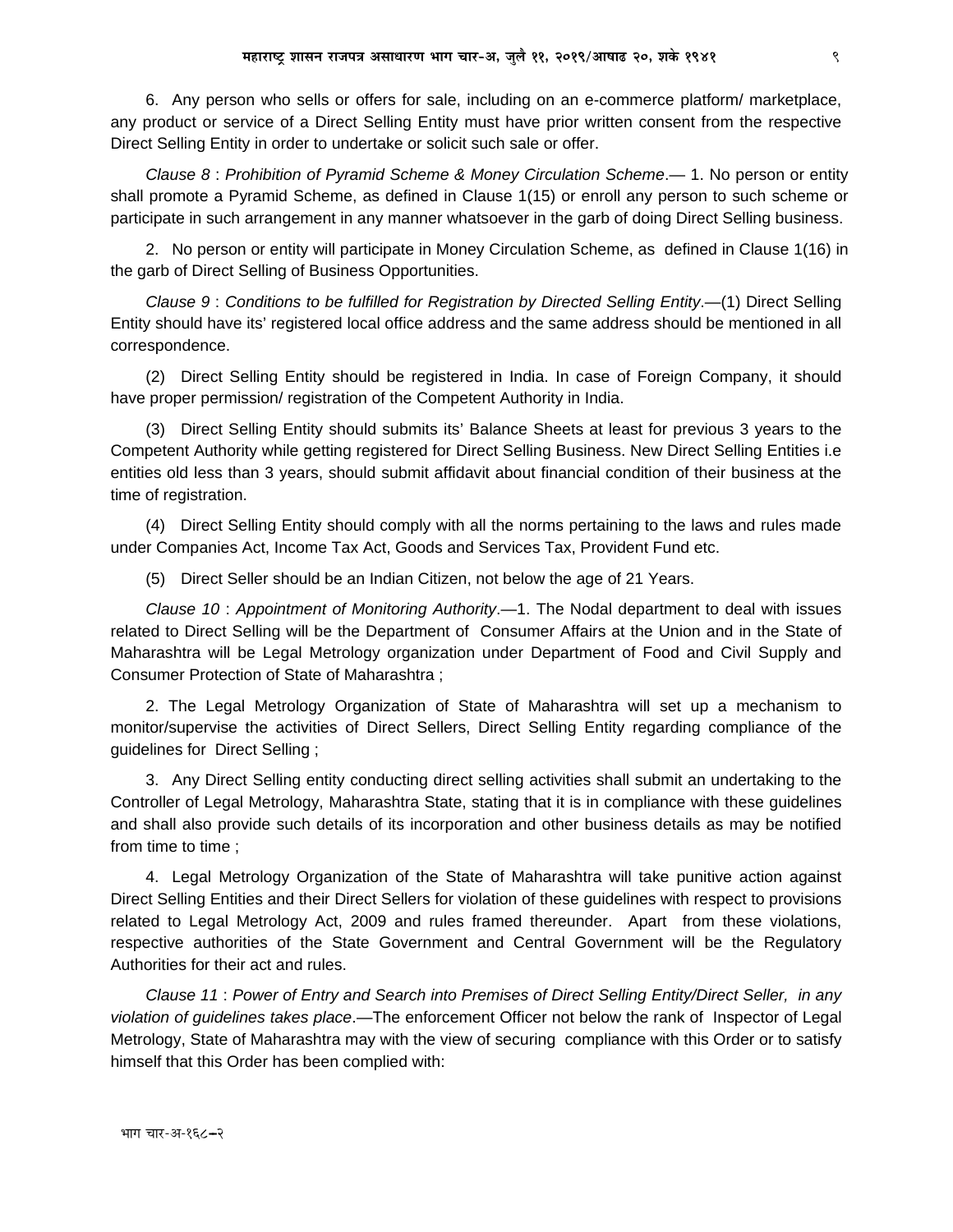*(a)* Inspect or cause to be inspect ;

*(b)* Require any person to give any information in his possession about the goods/services of the Direct Selling Entity/Direct Seller ;

*(c)* Stop and search forthwith, with such aid or assistance as may be necessary ;

*(d)* Enter and search, with such aid or assistance as may be necessary ;

*(e)* The Legal Metrology Officer shall submit the enquiry report before the Assistant Controller of Legal Metrology of concerned district,

*(f)* The Legal Metrology Officer shall exercise power of inspection, seizure etc. for violation of these guidelines with respect to provision related to Legal Metrology Act, 2009 and rules framed thereunder.

The provision of the Code of Criminal Procedure, 1973 (Central Act 2 of 1974) relating to such search shall so far as may be, apply to searches under this Order.

*Clause 12* : *Appeal*.—Any person aggrieved by any action taken or order passed by Legal Metrology Officer, may prefer an appeal before the Controller of Legal Metrology, Maharashtra State as per Section 50 of the Legal Metrology Act, 2009 within stipulated time period from the date of receipt by him/ her of such order.

*Clause 13* : *Revision*.— (1)There is no any provision for revision against the order of Controller of Legal Metrology Act, 2009, However, the person aggrieved by such order may prefer revision application to the State Government within 30 days from the date of communication to him/her of such order.

(2) Pending disposal of the revision petition, the State Government may direct that the order under revision shall not have effect until the same is disposed off.

*Clause 14* : Apart from violations under Legal Metrology Act, 2009 and rules framed thereunder, respective authorities of the State Government and Central Government being the regulatory Authorities will deal with their order, appeal and revision respectively as per their act and rules so far as compliance of these guidelines.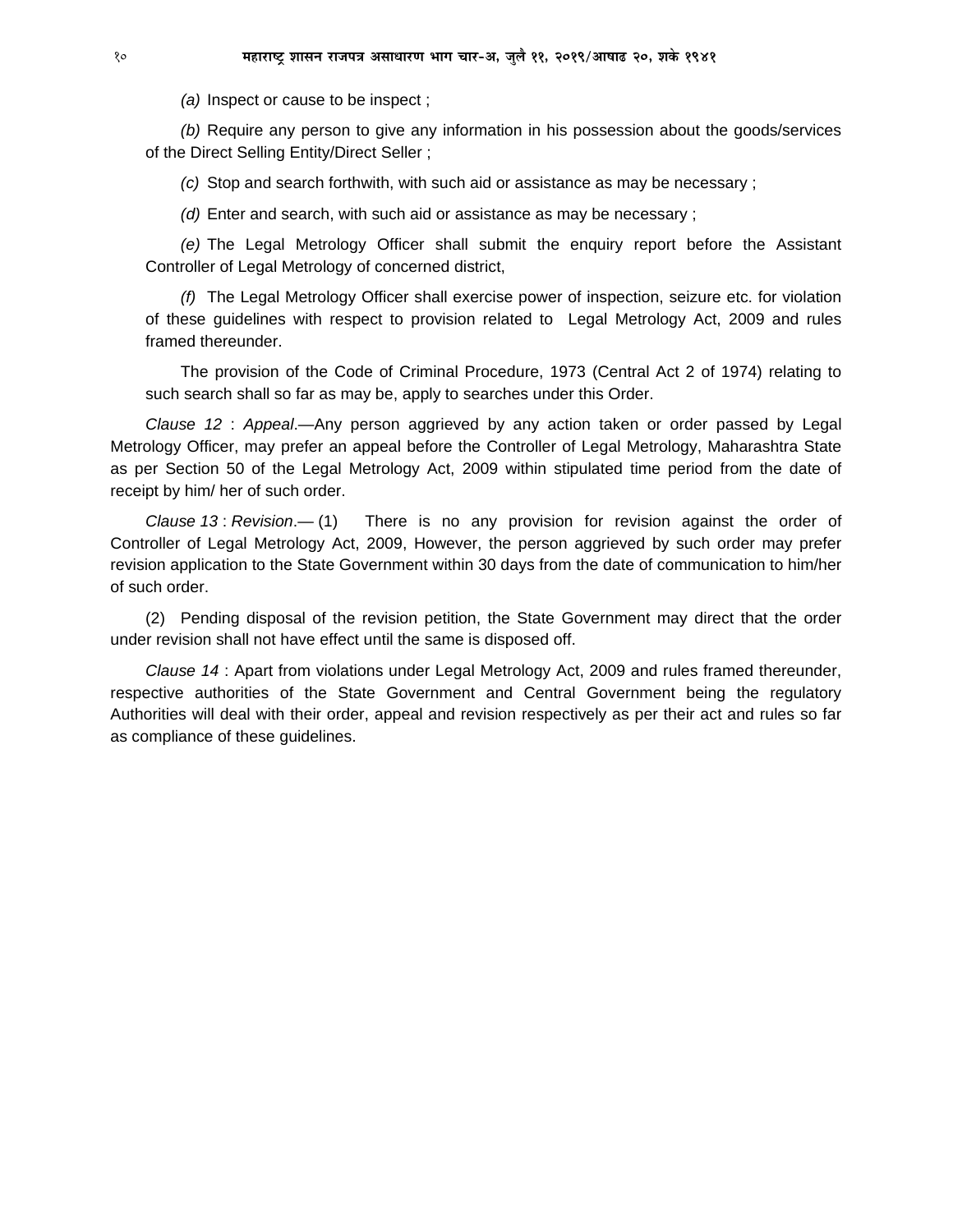# **PROFORMA**

# **PART-A**

| 1. | (i) Name of the Company                                                         |  |
|----|---------------------------------------------------------------------------------|--|
|    | (As Registered)                                                                 |  |
|    | $(ii)$ CIN No.:                                                                 |  |
|    | (III) Name and address of Directors on Board                                    |  |
|    | (Enclose details)                                                               |  |
| 2. | <b>DETAILS</b><br>OF<br><b>REGISTRATION</b><br>(WITH                            |  |
|    | <b>JURISDICTION)</b>                                                            |  |
|    | (a) Address of Registered Office (Enclose copy<br>of Registration Certificate): |  |
|    | $(b)$ Email:                                                                    |  |
|    | (c) Telephone Nos.:                                                             |  |
|    | $(d)$ PAN No.                                                                   |  |
|    | (e) Company Website :                                                           |  |
|    | (f) Details of other registrations                                              |  |
|    | (with jurisdiction), if any                                                     |  |
|    | (Attach copy of Registration Certificate)                                       |  |
|    | (g) Type of Entity                                                              |  |
|    | (Private, Public, Trust, Ltd. Etc.)                                             |  |
| 3. | <b>HEAD OFFICE</b>                                                              |  |
|    | (a) Address                                                                     |  |
|    | $(b)$ E-mail                                                                    |  |
|    | (c) Details of Key Management Personnel as                                      |  |
|    | per registration under the Companies Act:                                       |  |
|    | (d) Details of Regional Office :                                                |  |
|    | (e) Nodal Officer for interacting with D/o<br>Consumer Affairs;                 |  |
|    | (Name, designation, Tel. No., e-mail, Fax,<br>Mobile No.)                       |  |
| 4. | Whether anyone from the Management was                                          |  |
|    | convicted by any court in the past within the                                   |  |
|    | past 5 Years (from the date of application).<br>If so, the details thereof;     |  |
| 5. | Whether Direct Selling is of Products or                                        |  |
|    | Services or both?                                                               |  |
| 6. | Details<br>of<br>License(s), Trade Mark<br>or                                   |  |
|    | Principal Brand Which identifies the company:                                   |  |
| 7. | (i) Address/Telephone<br>Nos./e-mails etc. of                                   |  |
|    | <b>Customer Care &amp; Grievance Redress Cells</b>                              |  |
|    | (HQ & State Branches);                                                          |  |
|    | (ii) Details of Consumer Grievance Redress<br>Committee as per guidelines:      |  |
|    | (a) Member Name, Phone No. and email:                                           |  |
|    | (b) Member Name, Phone No. and email:                                           |  |
|    | (c) Member Name, Phone No. and email:                                           |  |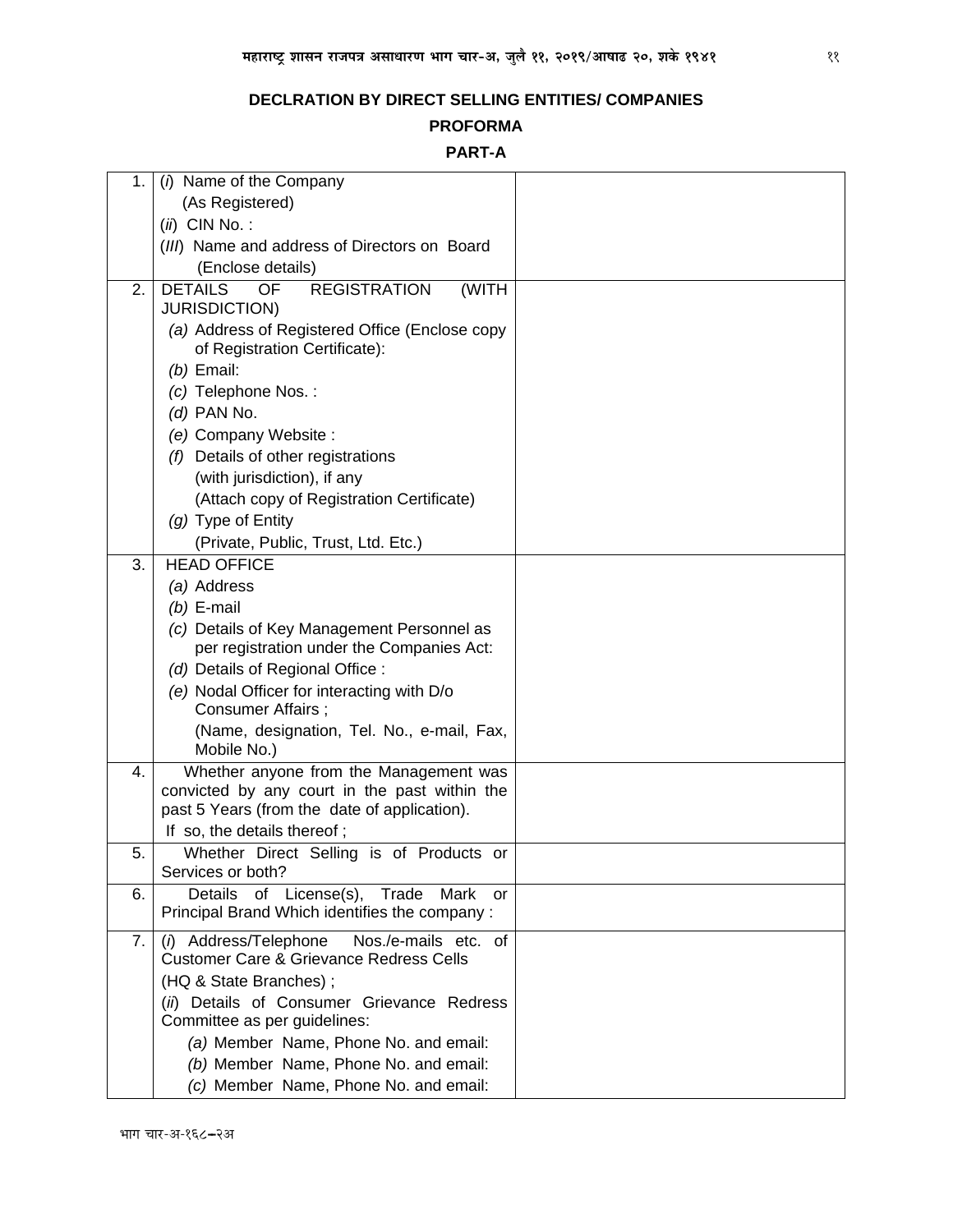| <b>PART-B</b>                     |  |
|-----------------------------------|--|
| (Direct Selling Business Details) |  |

| 8.  | Details of Products/ Services offered (Give link of websites)                                                                                                                                                                                               | Yes/No |
|-----|-------------------------------------------------------------------------------------------------------------------------------------------------------------------------------------------------------------------------------------------------------------|--------|
| 9.  | Please confirm the following about your direct selling scheme:-                                                                                                                                                                                             |        |
|     | (a) It has no provision that a Direct Seller will receive remuneration or incentives<br>for the recruitment /enrolment of new participants and provide that direct<br>sellers will receive remuneration derived only from the sale of goods or<br>services. | Yes/No |
|     | (b) It does not require a participant to purchase goods or services:                                                                                                                                                                                        |        |
|     | I. for an amount that exceeds and amount for which such goods or services<br>can be expected to be sold or resold to consumers;                                                                                                                             | Yes/No |
|     | II. for a quantity of goods or services that exceeds an amount that can be<br>expected to be consumed by, or sold or resold to consumers;                                                                                                                   | Yes/No |
|     | (c) It does not require a participant to pay any entry/registration fee, cost of sales<br>demonstration equipment and materials or other fees relating to participation;                                                                                    | Yes/No |
|     | (d) It provides a participant with a written contract describing the "material terms"<br>of participation;                                                                                                                                                  | Yes/No |
|     | (e) It allows or provides for a participant a reasonable cooling-off period to<br>participate or cancel participation in the scheme and receive a refund of any<br>consideration given to participate in the operations;                                    | Yes/No |
|     | (f) It allows or provides for a buy-back or repurchase policy for " currently<br>marketable" goods or services sold to the participant at the request of the<br>participant at reasonable terms;                                                            | Yes/No |
|     | Note: 1. Give details in regard to the above in an enclosure.                                                                                                                                                                                               |        |
|     | 2. In case any of the answers in this Para is 'No', Please provide full details<br>with reasons in an enclosure.                                                                                                                                            |        |
| 10. | (a) Whether proper identity document(s) to all the Direct Sellers are issued.                                                                                                                                                                               | Yes/No |
|     | (b) Whether you maintain " Register of Direct Sellers" wherein relevant details of<br>each enrolled Direct Seller is updated and maintained with details including<br>verifiable proof of address, proof of identity and PAN as per the Income Tax<br>Act.  |        |
|     | (c) what is the mechanism of payment of VAT? Give details.                                                                                                                                                                                                  | Yes/No |
| 11. | The website is proper and updated regularly with all relevant details,<br>(a)                                                                                                                                                                               | Yes/No |
|     | contact information, details pertaining to management, products, product                                                                                                                                                                                    |        |
|     | information and complaint redress mechanism for direct sellers and                                                                                                                                                                                          |        |
|     | consumers.                                                                                                                                                                                                                                                  |        |
|     | There are arrangements for registering consumer complaints online or<br>(b)                                                                                                                                                                                 |        |
|     | otherwise and grievances are resolved within 45 days of date of making                                                                                                                                                                                      | Yes/No |
|     | such complaints. Details to be provided.                                                                                                                                                                                                                    |        |
| 12. | Notes/Remarks, if any.                                                                                                                                                                                                                                      |        |
|     |                                                                                                                                                                                                                                                             |        |
|     |                                                                                                                                                                                                                                                             |        |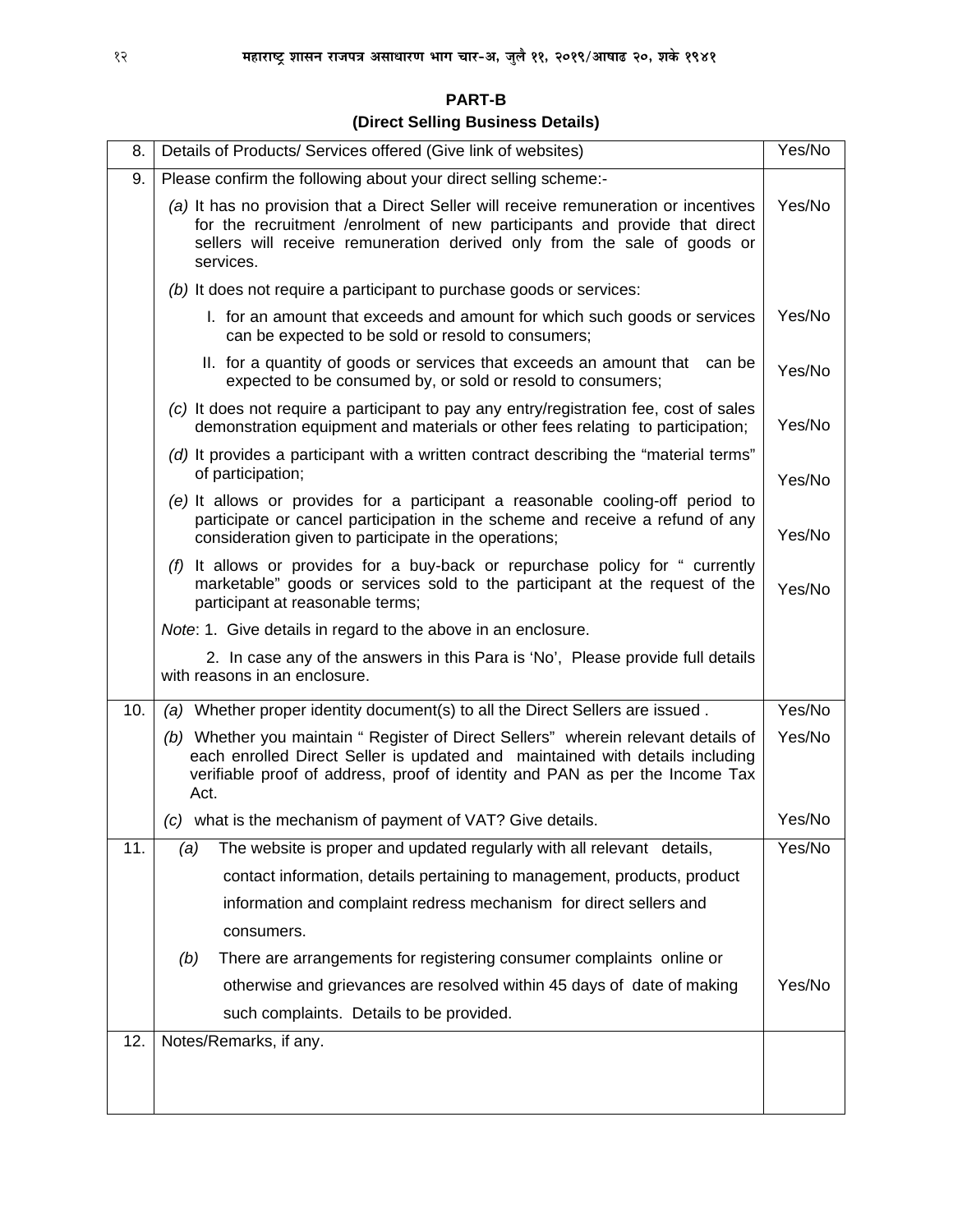#### **PART-C**

#### (UNDERTAKING)

- (a) We do not promote a Pyramid Scheme, as defined in Clause 1(15) or enroll any person to such scheme or participate in such arrangement in any manner whatsoever in the garb of doing Direct Selling Business.
- (b) We do not participate in Money Circulation Scheme, as defined in Clause1 (16) in the garb of Direct Selling of Business Opportunities.
- (c) We are compliant with all the remaining aspects mentioned in the guidelines issued vide GSR 1013 (E), October 26th 2016 (Gazette of India) by the Department of Consumers, Ministry of Consumer Affairs, Food and Public Distribution and shall also provide such details as may be required by the Government of Maharashtra from time to time.

Place:

 $Sd$ -



| Name:          |  |
|----------------|--|
| Designation:   |  |
| Telephone No.: |  |
| E-mail:        |  |

PAN No.:

#### List of documents to be provided:

- (1) Certificate of Registration/Bye-Laws/ Memorandum of Association
- (2) List of Board of Directors, with contact details
- (3) Brief details of direct selling scheme and compensation plan.
- (4) Sample of contract with direct sellers/distributors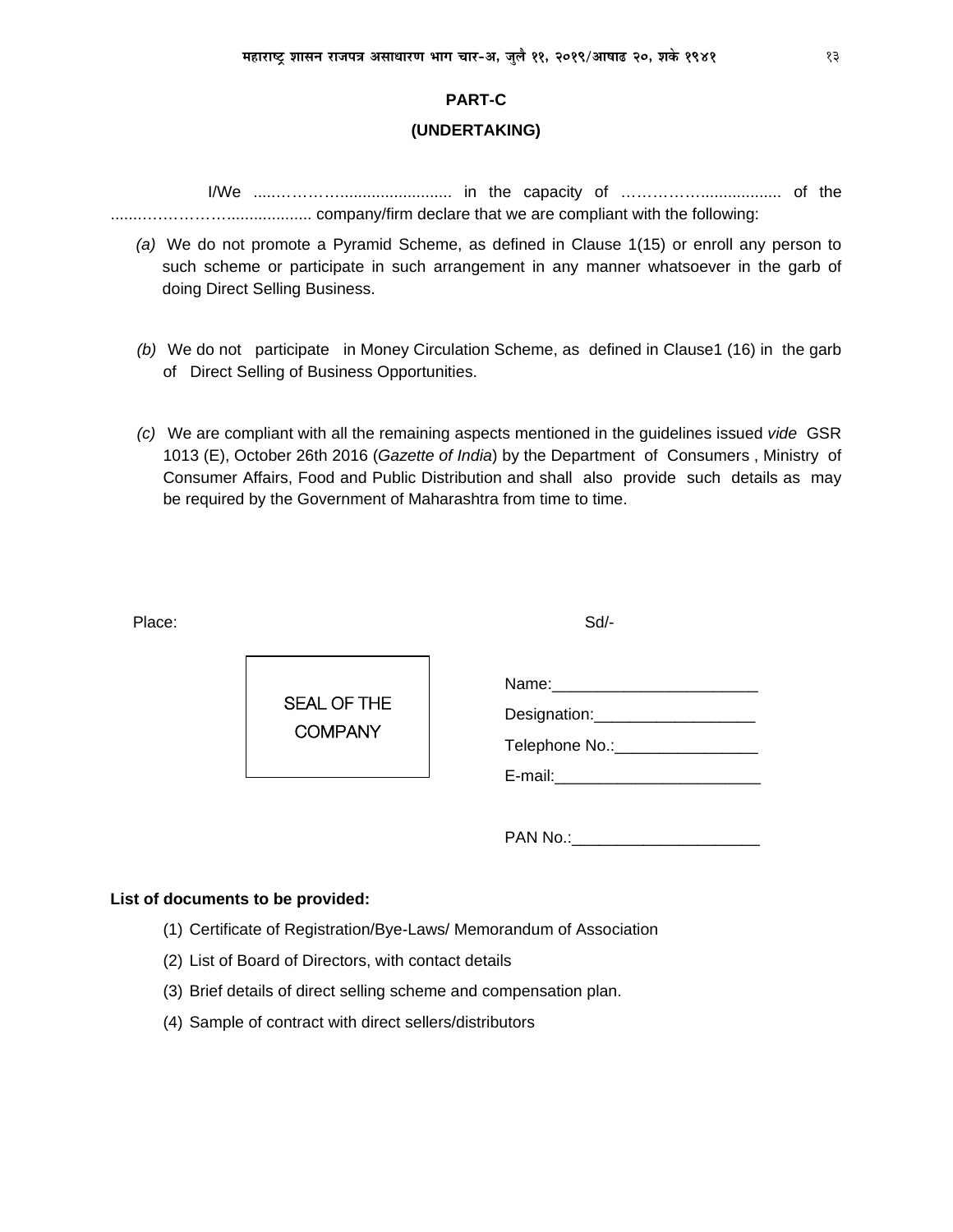# **GUIDELINES FOR THE DIRECT SELLING ENTITIES**

# **FAQS**

# **1.** *Clause 1.8*

- "Direct Seller" means a person appointed or authorized, directly or indirectly, by a Direct selling Entity through a legally enforceable written contract to undertake direct selling business on principal to principal basis." **How shall digital and e-contracts be treated?**
- **Answer :** The 'Written contract' includes e-contracts of digital contracts and the same shall be governed as per the provisions of the Information Technology Act, 2000.
- **2.** *Clause 1.10 (Proviso)*
- "Provided that such sale of goods of services occurs otherwise than through a " permanent retail Location" to the consumers, Generally in their houses or at their workplace or through explanation and demonstration of such goods and services at a particular place". **Does this Proviso mean that every sale needs to take place away from permanent retail Location only?**
- **Answer**: Clause 1.6 does not restrict/preclude sales made from permanent retail location. However, direct selling entity will be governed by these guidelines.
- **3.** *Clause 2.2*
- "Provide a mandatory orientation session to all prospective direct sellers providing fair and accurate information on all aspects of the direct selling operation, including but not limited to the remuneration system and expected remuneration for newly recruited direct sellers." **Whether the training/orientation provided by the Direct Seller to other prospective Direct Sellers would by in compliance to this clause?**
- **Answer :** Yes, the training/ orientation will be provided by the Direct Selling Entity or by a Direct Seller or by any authorized representative of direct Selling Entity, either in person or through any digital means.
- **4.** *Clause 2.8*
- "It shall have an office with identified jurisdiction of its operation in the State to enable the consumers and direct seller to acquaint themselves with price of products, return or replacement of products and efficient delivery of goods and services, and post- sale redressal of grievances " **Whethere an office in one State can be designated as focal point for jurisdiction of two or more states?**
- **Answer :** An office in one particular State can be designated having jurisdiction over two or more states, subject to the accessibility of the consumers, where Direct Seller/consumers can interact with the Direct Selling Entity/Authorized representative of Direct Selling Entity.

**5.** *Clause3.3 (b)* 

- "The details of Direct Sellers shall include and not be limited to verified proof of address, proof of identity and PAN." **Should the Direct Selling Entity take verified proof of address, identity and PAN?**
- **Answer :** The requirement of PAN shall be as per the provisions of the Income Tax Act, 1961. Direct Sellers should submit to Direct Selling Entity, any photo Id card as issued by the State or Central government. These ID cards could be from the following: Aadhaar Card, Driving License, Voter ID Card, Passport, PAN Card and Ration Card or any other identity document issued by the state or central government which can be verified.